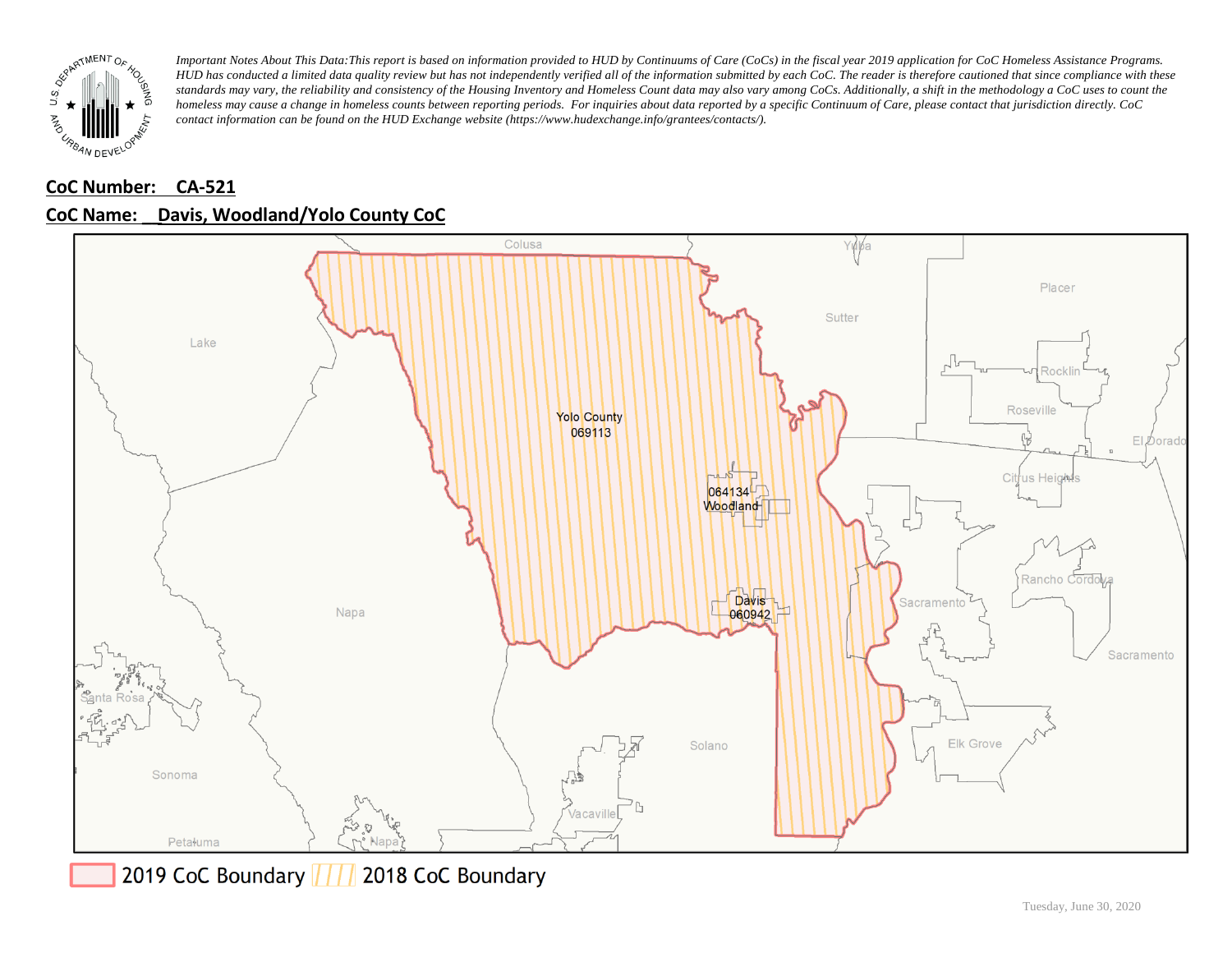

### **CoC Number: CA-521**

#### **CoC Name: \_\_ Davis, Woodland/Yolo County CoC**

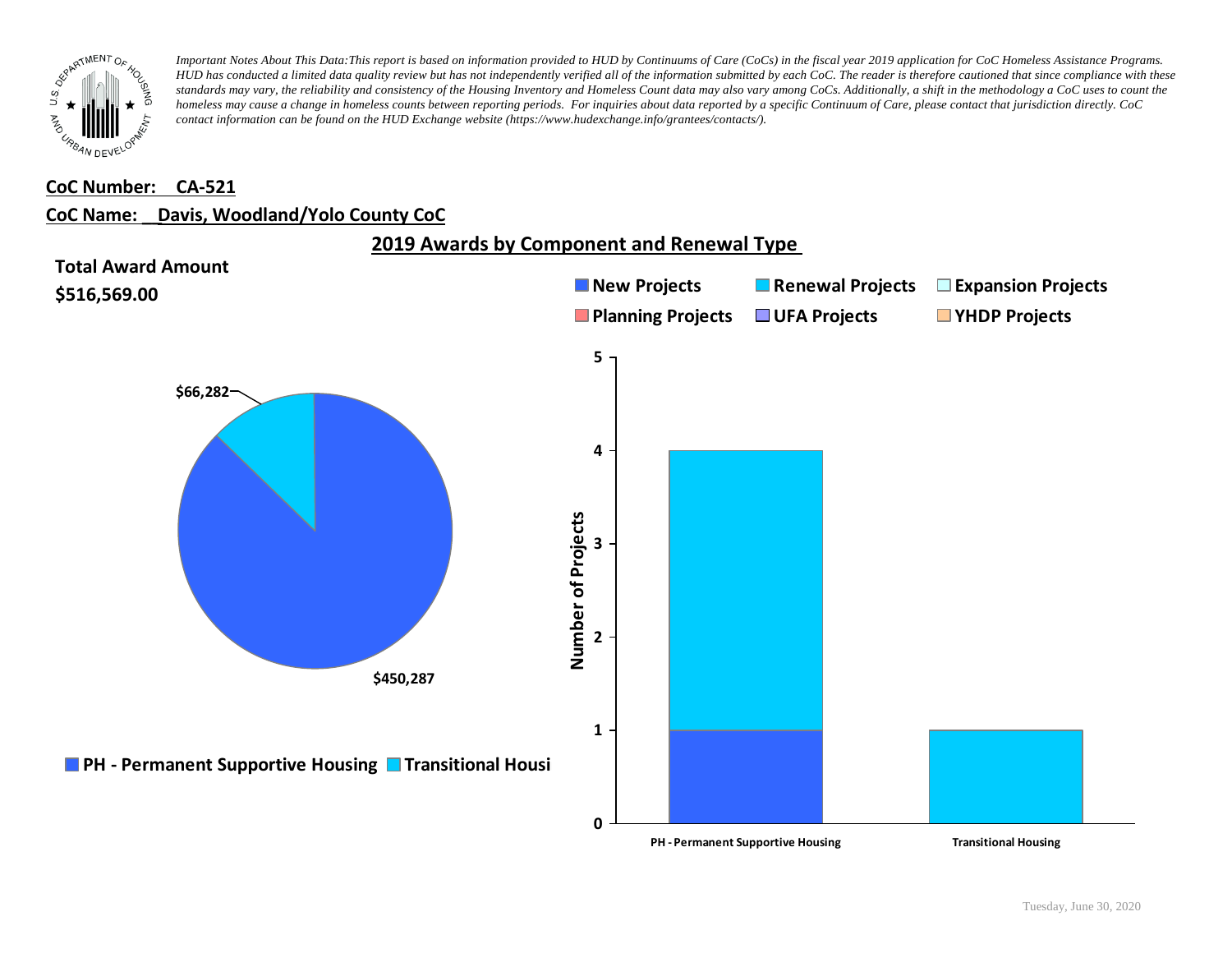

### **CoC Number: CA-521**

## **CoC Name: \_\_ Davis, Woodland/Yolo County CoC**



# **2019 Housing Inventory Summarized by Target Population and Bed Type**

<sup>1</sup> Adult & Child Beds refer to beds for households with one adult (age 18 or older) and at least one child (under the age of 18).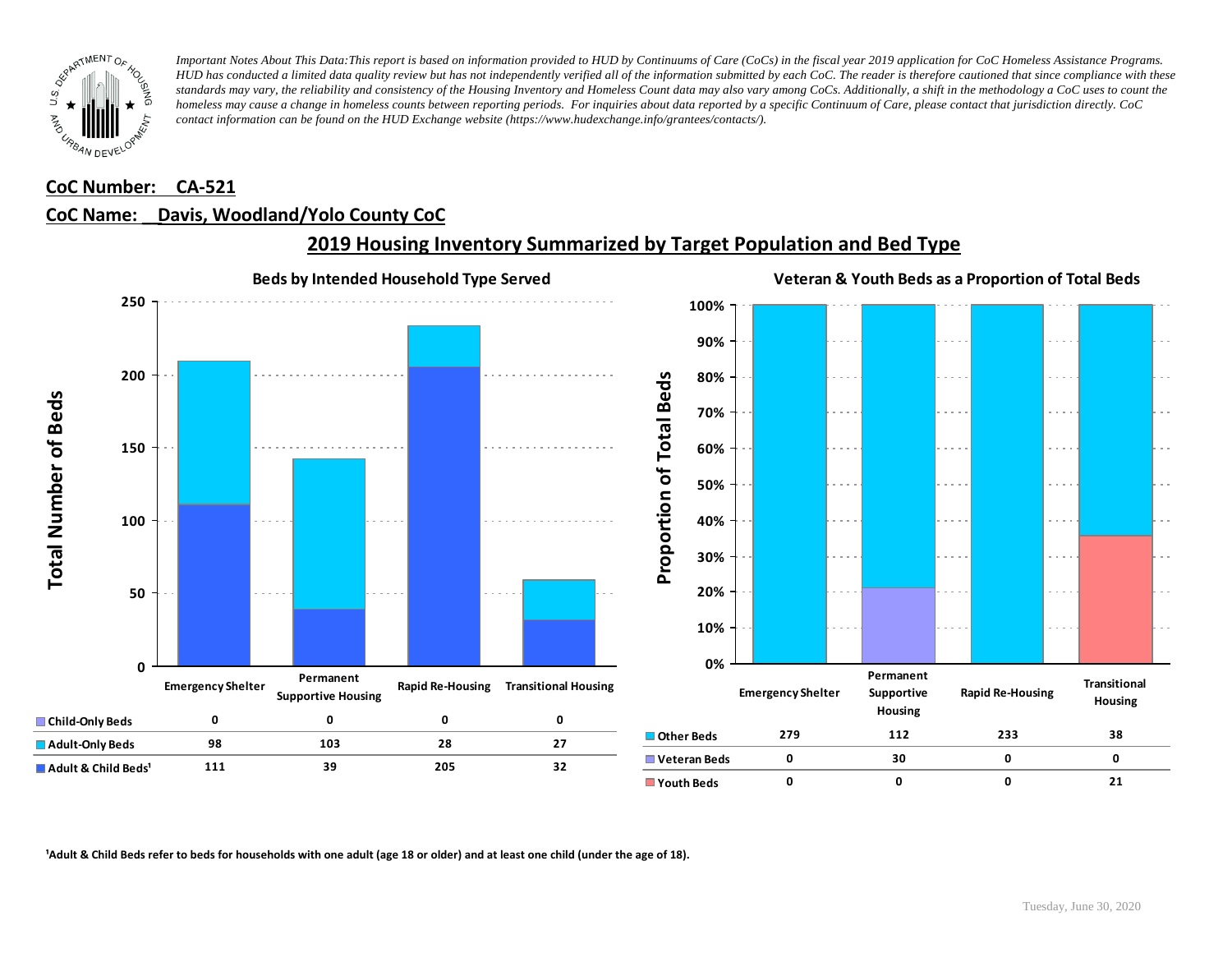

#### **CoC Number: CA-521**

#### **CoC Name: \_\_ Davis, Woodland/Yolo County CoC**

# **2019 Point in Time Count Summarized by Household Type**



\* Safe Haven programs are included in the Transitional Housing category.

¹This category includes single adults, adult couples with no children, and groups of adults. ²This category includes households with one adult and at least one child under age 18.

³This category includes persons under age 18, including children in one-child households, adolescent parents and their children, adolescent siblings, or other household configurations composed only of children.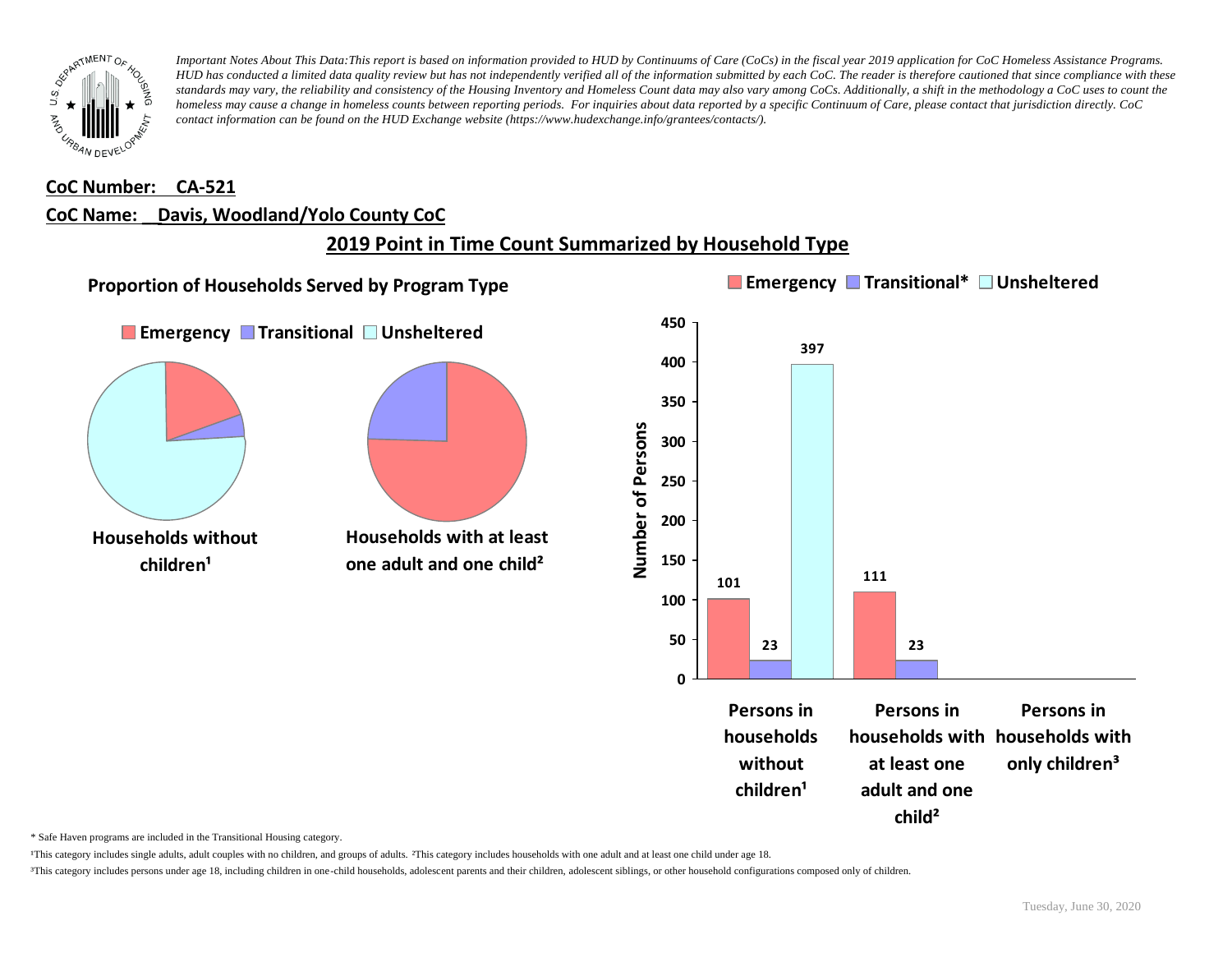

# **CoC Number: CA-521 CoC Name: \_\_ Davis, Woodland/Yolo County CoC**



# **2019 Point-In-Time Count Proportion of Persons in each Age Group by Household Type**

\* Safe Haven programs are included in the Transitional Housing category.

¹This category includes single adults, adult couples with no children, and groups of adults. ²This category includes households with one adult and at least one child under age 18.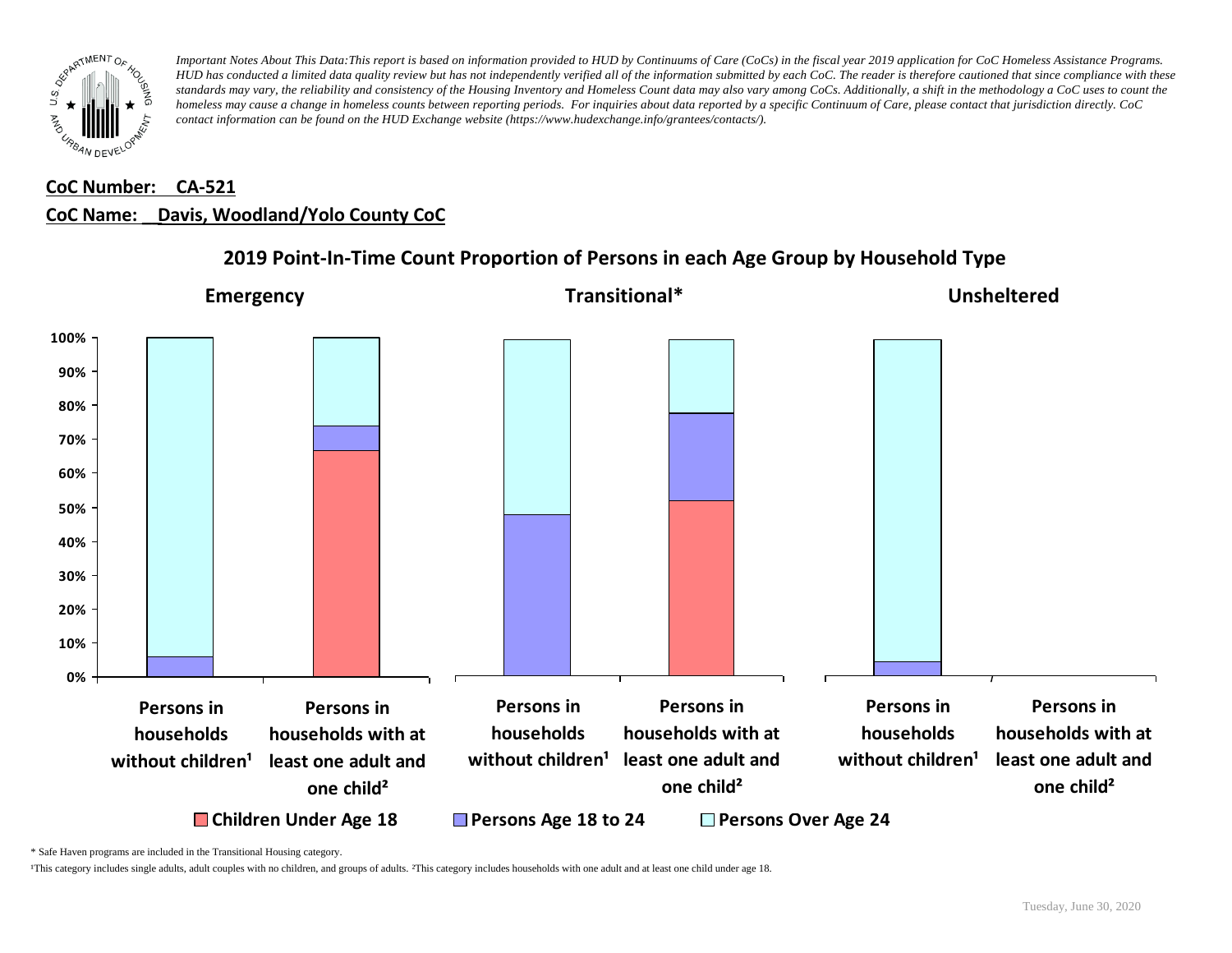

### **CoC Number: CA-521**

### **CoC Name: \_\_ Davis, Woodland/Yolo County CoC**



## **2019 Point in Time Count Summarized by Chronically Homeless by Household Type**

\* Safe Haven programs are included in the Transitional Housing category.

¹This category includes single adults, adult couples with no children, and groups of adults. ²This category includes households with one adult and at least one child under age 18.

³This category includes persons under age 18, including children in one -child households, adolescent parents and their children, adolescent siblings, or other household configurations composed only of children.